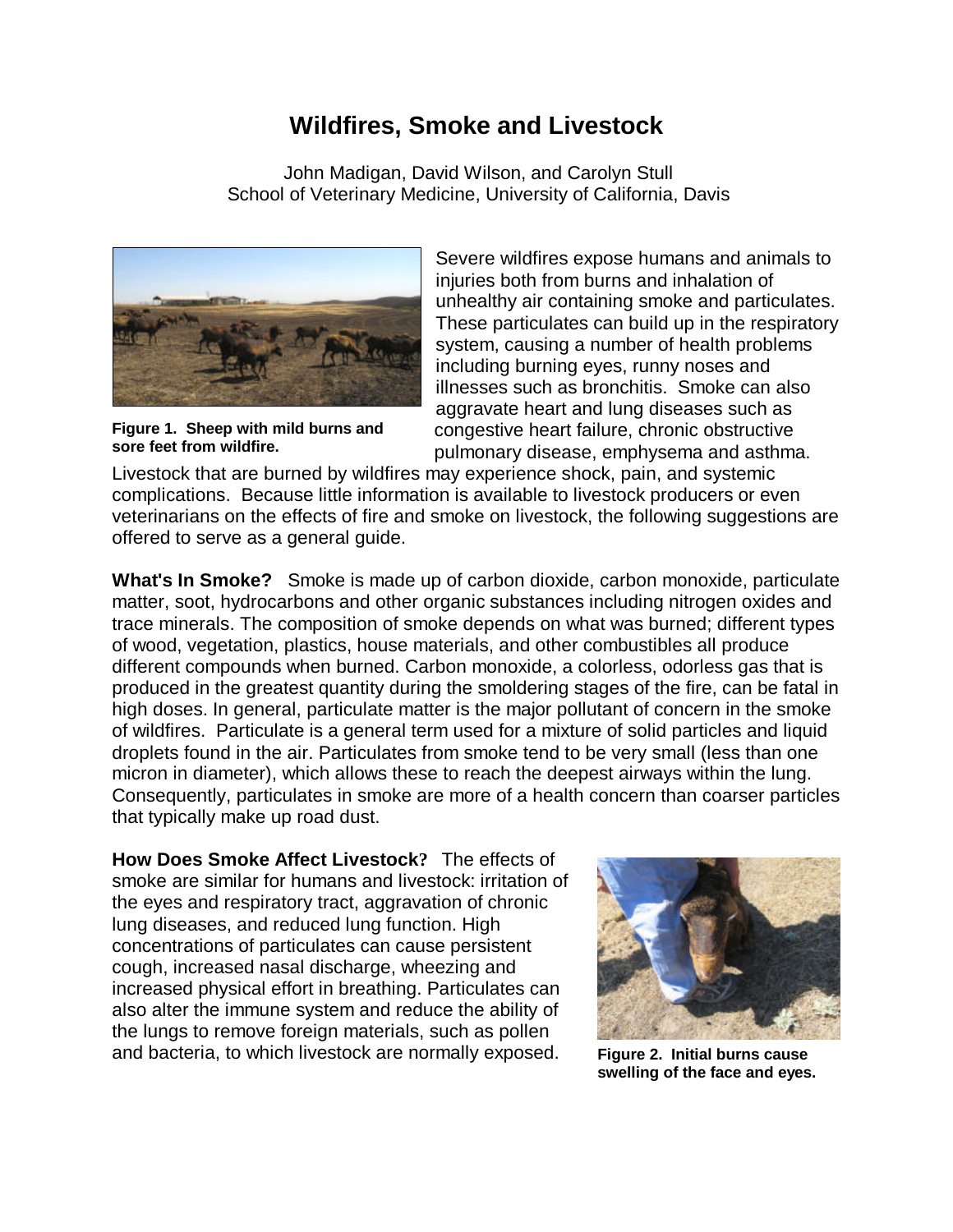## **Protecting and Treatment of Livestock from Smoke Particulates:**

Limit exercise when smoke is visible. Don't force livestock to perform activities or increase exercise that increase the airflow in and out of the lungs. This can trigger bronchoconstriction (narrowing of the small airways in the lungs).



**Figure 3. Water supplied to livestock by local fire crews.**

Provide plenty of fresh water located near feeding areas. The consumption of easily accessible water keeps the airways moist and facilitates clearance of inhaled particulate matter. This allows the windpipe (trachea), large airways (bronchi), and small airways (bronchioles) to remove inhaled particulate material in smoke. Dry airways make particulate matter remain in the lung and air passages.

Limit dust exposure by feeding low or dust-free feeds and sprinkling or misting the livestock holding area. This reduces the particles in dust such as mold, fungi, pollens and bacteria that may have difficulty being cleared from the lungs.

If livestock is coughing or having difficulty breathing, contact a livestock veterinarian. A veterinarian can help determine the difference between a reactive airway from smoke and dust versus a bacterial infection and bronchitis or pneumonia. If livestock has experienced coughing over a long period of time, there is a greater risk of secondary problems such as bacterial pneumonia.

Give livestock ample time to recover from smokeinduced airway insult. Airway damage resulting from wildfire smoke takes 4 to 6 weeks to heal. Therefore, plan on giving livestock 4 to 6 weeks to recuperate after the air quality returns to normal. Attempting to handle, move, or transport livestock may aggravate the condition, delay the healing process, and compromise the performance of livestock for many weeks or months.

If your livestock continues to experience primary or secondary problems with smoke-induced respiratory injury, you should contact a livestock veterinarian. Veterinarians can prescribe specific treatments such



**Figure 4. Sheep with varying degrees of burns and smoke inhalation from wildfire.**

as intravenous fluids, bronchodilator drugs, systemic antibiotics, or other measures to facilitate hydration and health of the airway passages. Blood tests or other tests may be recommended to determine whether a secondary bacterial infection has arisen and is contributing to the current respiratory problem.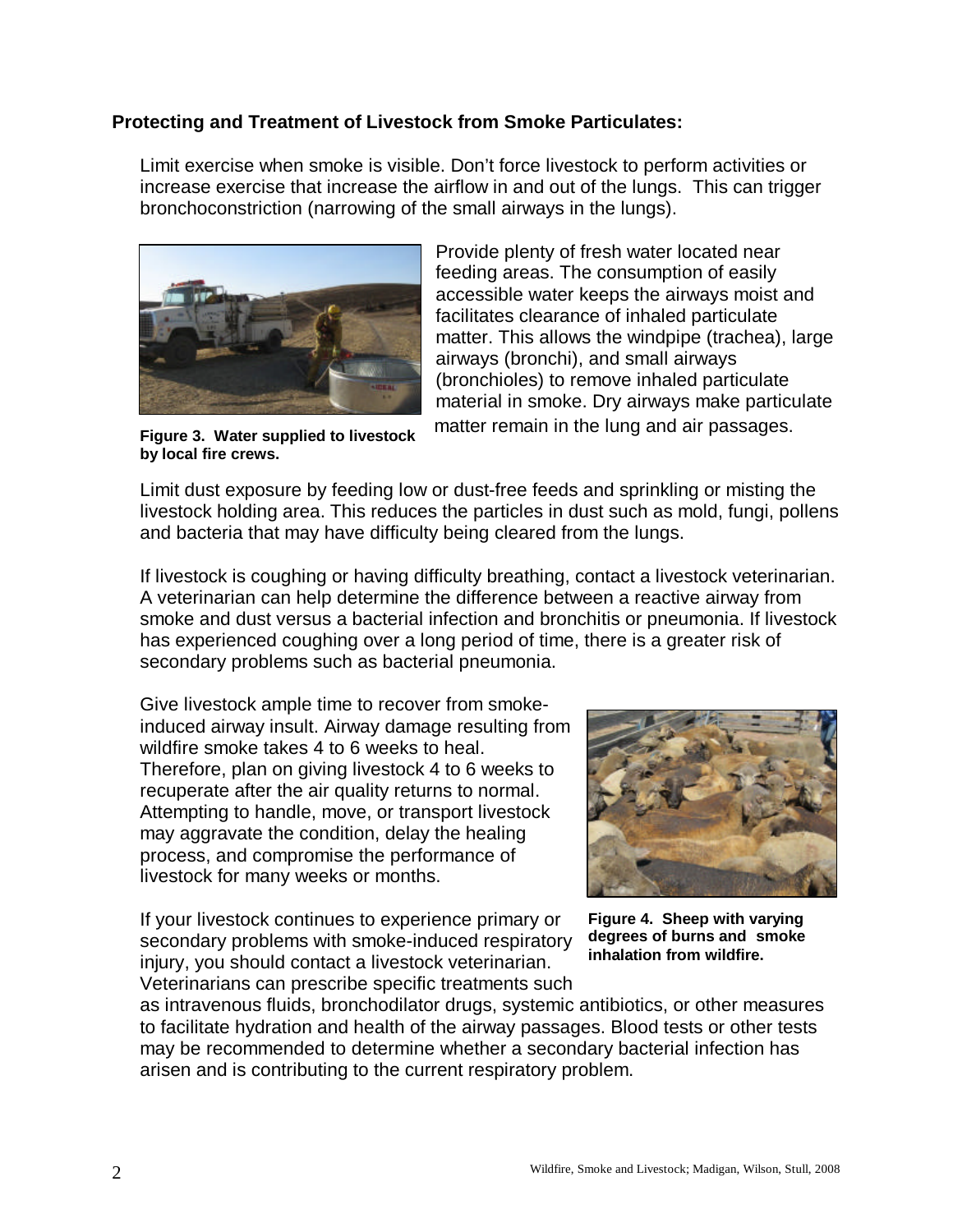**How to Evaluate and Treat Livestock Burned by Wildfire?** Initial assessment of a



**Figure 5. Burned legs of sheep with compromised hoof walls.**

burned animal is challenging because the depth/severity of the burn may be difficult to ascertain and the animal may not appear distressed or painful. The burned area may have destroyed the nerve endings and no pain behavior is observed despite severe tissue damage. Vital signs such as heart rate also may be deceptively low. For example, burned sheep from a fire in Zamora, CA in 2006 were walking normally, but their burned legs were without hoof walls which exposed the bone. The animals with burns that are more painful to touch may not be as severely compromised in the long-term. Daily reassessment of all burned animals is necessary.

## **Triage for Livestock with Burns from Wildfires:**

Severely burned animals that are in shock and have a great percentage of the body skin damaged are obvious candidates for euthanasia to prevent suffering. Emergency euthanasia for livestock (depending on species) include captive bolt gun, gunshot by firearm (regulations and laws may apply), barbiturate overdose (licensed veterinarian), and in some extreme cases, exsanguination and electrocution. (Euthanasia guidelines see: http://www.vetmed.ucdavis.edu/vetext/animalwelfare/).

Burn shock is treated by a veterinarian with intravenous fluids, balanced electrolytes, or possibly plasma for valuable animals.

If there is history of smoke inhalation plus/minus cough and labored breathing, there is a tendency for pulmonary edema (fluid in the lungs). Livestock that have inhaled hot gases may have a cough with a frothy material discharging from the nose.

Topical treatment of silver sulfadiazine (1 lb. jar) is appropriate for burned areas of the eyes and skin. If none is available, Desitin® ointment provides some protection.

Approved medications for pain relief in livestock species may be obtained through a licensed veterinarian.



**Figure 6. Exudate in nostrils should be removed to assist with breathing.**